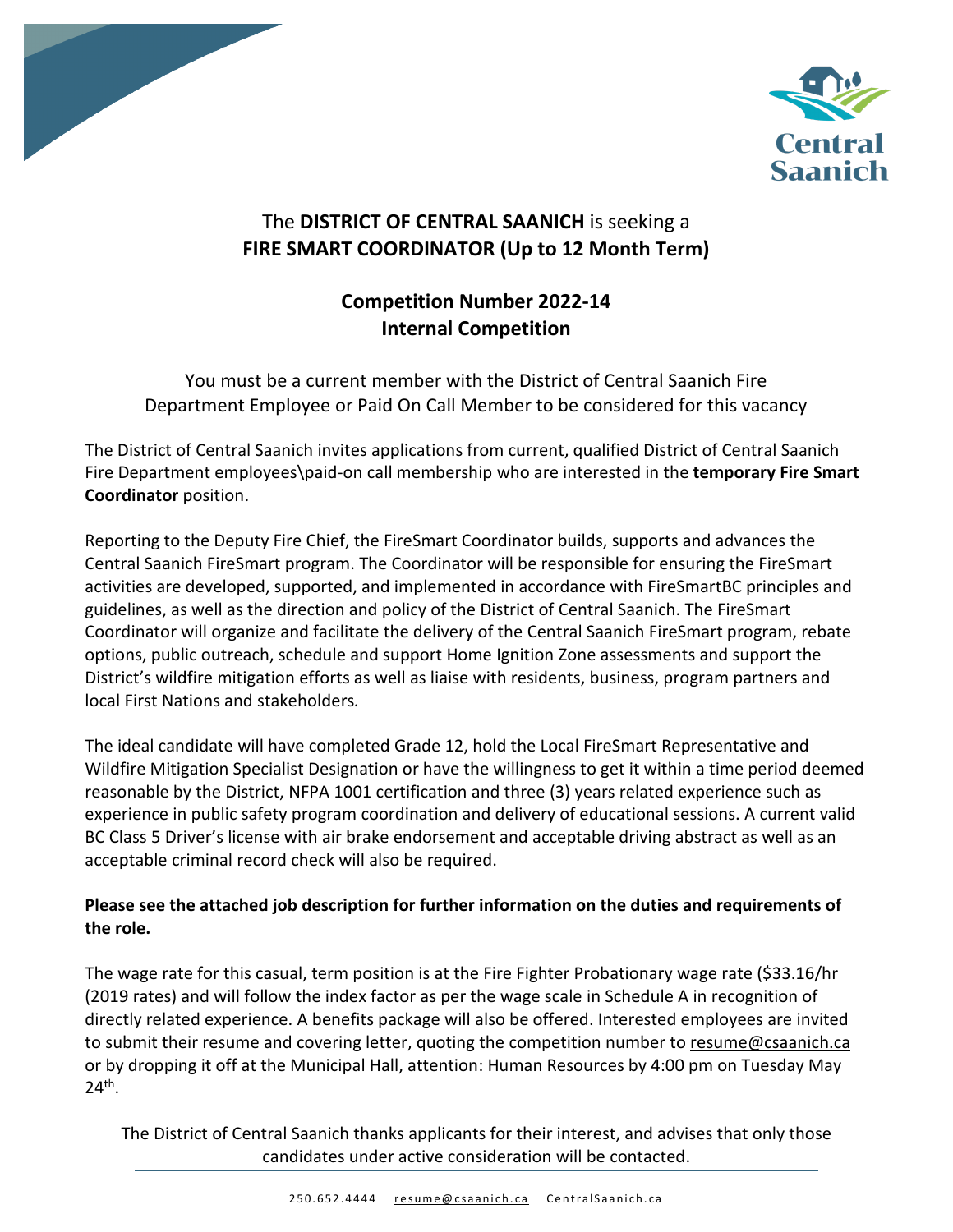

# Job Description FireSmart Coordinator (Pay Grade Fire Fighter Probationer) 1 year term

## **General Accountability:**

## **Purpose**

Reporting to the Deputy Fire Chief, the FireSmart Coordinator builds, supports and advances the Central Saanich FireSmart program. The Coordinator will be responsible for ensuring the FireSmart activities are developed, supported, and implemented in accordance with FireSmartBC principles and guidelines, as well as the direction and policy of the District of Central Saanich.

The FireSmart Coordinator will organize and facilitate the delivery of the Central Saanich FireSmart program, rebate options, public outreach, schedule and support Home Ignition Zone assessments and support the District's wildfire mitigation efforts as well as liaise with residents, business, program partners and local First Nations and stakeholders*.*

# **Nature and Scope of Work**

- Coordinates and develops the District's FireSmart Program ensuring goals and metrics are met
- Completes FireSmart Home Ignition Zone Assessment score cards for residential properties and provides information to the resident to educate them on FireSmart best practices and mitigation strategies
- Organizes, plans, and participates in events and public education sessions to accomplish the goal of educating the public about the FireSmart principals
- Creates communication plans, including social media campaigns, to promote the FireSmart program
- Facilitates public FireSmart 101 sessions throughout the District of Central Saanich
- Educates and advises residents on applicable FireSmart rebate programs
- Liaises with other levels of governments, such as BC Wildfire, and with UBCM to identify opportunities to complete FireSmart projects and to promote the FireSmart program
- Develops and maintains effective relationships with municipal staff, the local community, First Nations and other stakeholders
- Represents the Central Saanich Fire Department at various events
- Serves as a representative of the District on the FireSmart program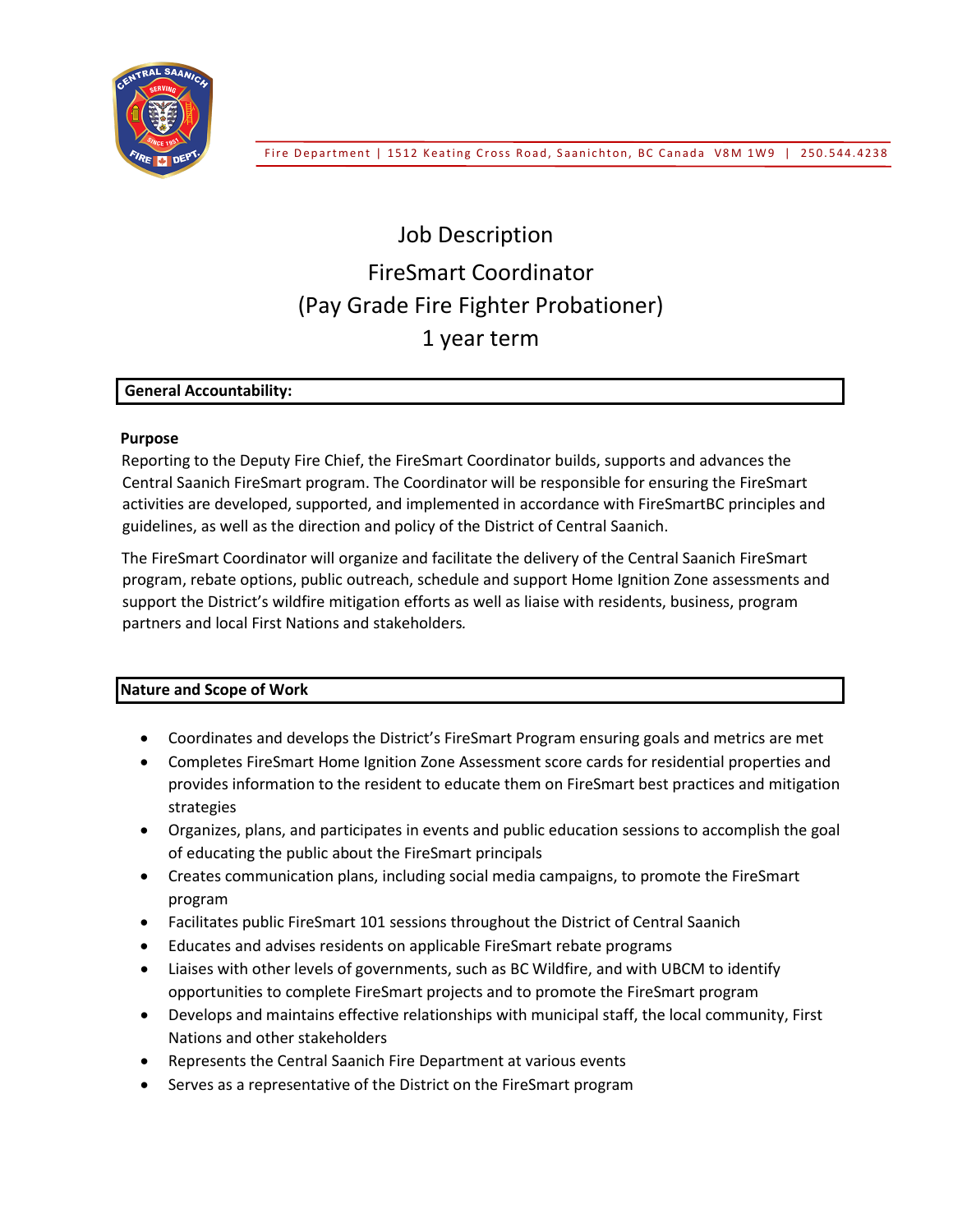

Fire Department | 1512 Keating Cross Road, Saanichton, BC Canada V8M 1W9 | 250.544.4238

- Oversees grant fund spending and assists the Fire Chief with the FireSmart budget to ensure fiscal accountability
- Prepares training, reports and records for FireSmart activities
- Assists in developing fire prevention and awareness programs
- Oversees work performed by contractors and others related to the program
- Coordinates fuel management projects
- Follows all corporate policies and processes
- Participates in emergency duties in the event of an emergency or disaster
- Performs other related duties as required

# **Knowledge, Skills and Abilities**

- Understanding of FireSmart education and wildfire mitigation strategies
- Possess exceptional interpersonal skills and can deal tactfully with elected officials, co-workers, community representatives and the public on various matters, including those of a sensitive nature
- Ability to effectively deliver educational and outreach materials to a variety of audiences
- Possess excellent written and oral communication skills including presentation and public speaking ability
- Demonstrated knowledge and ability working with computer programs such as Office 365 (i.e. Word, Excel, Outlook) and other educational, presentation, and social media applications
- Ability to plan, coordinate and direct the activities of the FireSmart program
- Knowledge of social media as a tool for public outreach and education
- Proficient in preparing reports, memorandums and correspondence of a technical nature and initiating, developing and maintain a wide variety of records and statistical data
- Proven self-starter and ability to work with minimal supervision
- Physically able to perform the duties of the position indoors and outdoors at various work sites
- Knowledge of Wildland Urban Interface (WUI) fuels management practices
- Knowledge of Fire and public safety education, fire service operations and emergency management
- Ability to participate in professional development sessions and continue to enhance job related learning and education
- Ability to write reports and grant applications
- Excellent time management and organizational abilities
- Proven history of customer service and safe work practices